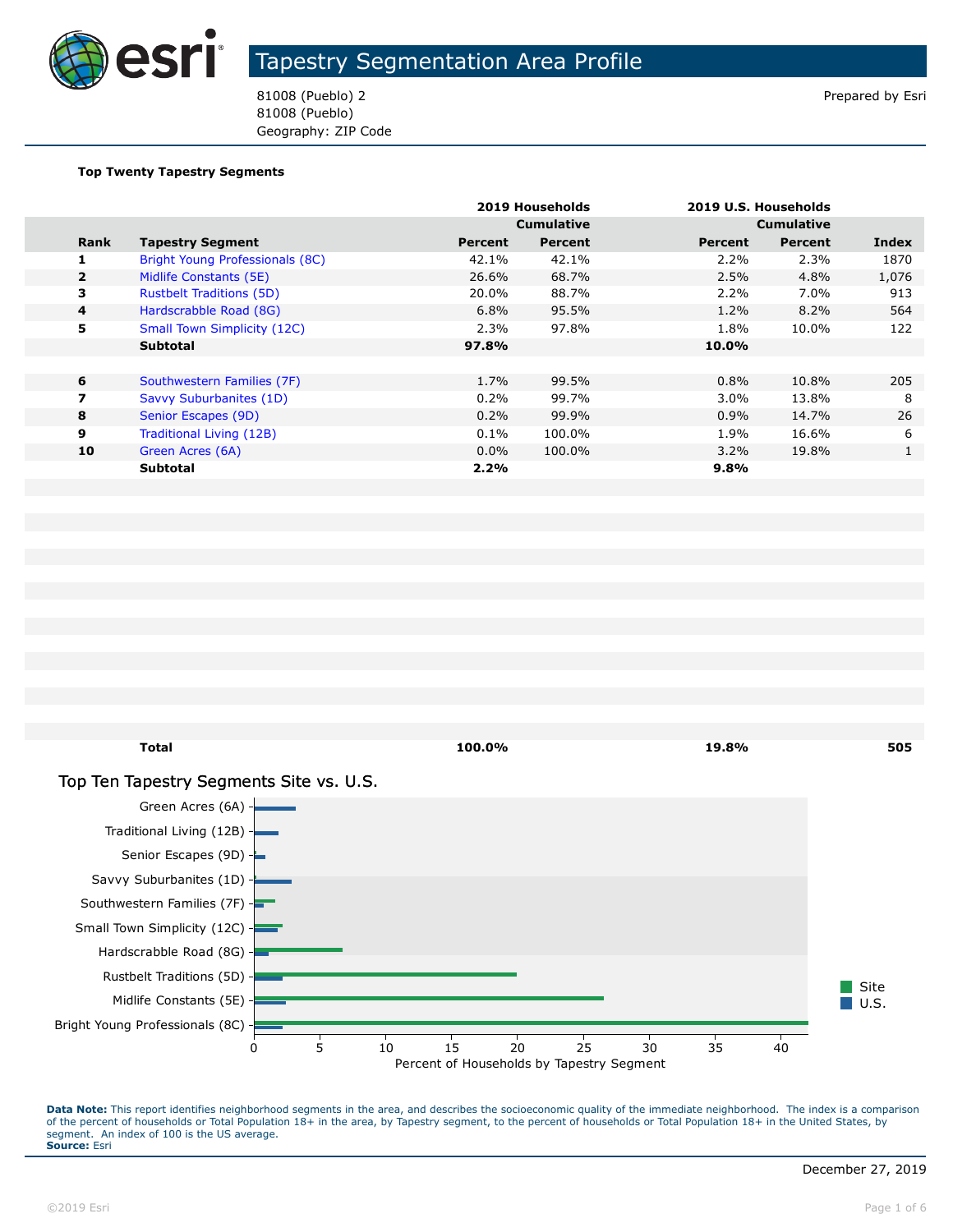

81008 (Pueblo) 2 Prepared by Esri 81008 (Pueblo) Geography: ZIP Code



#### 2019 Tapestry Indexes by Total Population 18+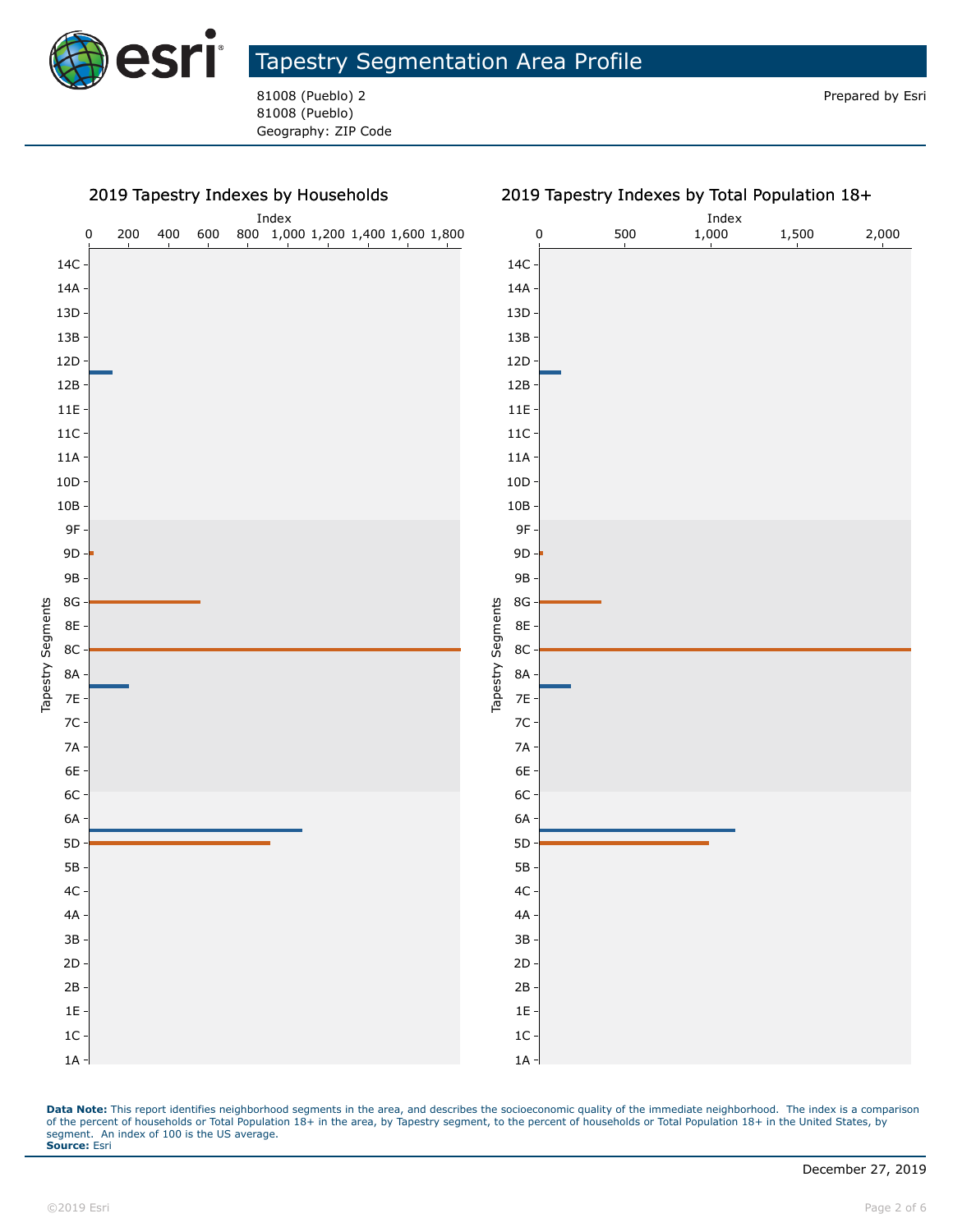

81008 (Pueblo) 2 Prepared by Esri 81008 (Pueblo) Geography: ZIP Code

| <b>Tapestry LifeMode Groups</b>        |                | 2019 Households | <b>2019 Adult Population</b> |               |                |              |
|----------------------------------------|----------------|-----------------|------------------------------|---------------|----------------|--------------|
|                                        | <b>Number</b>  | <b>Percent</b>  | <b>Index</b>                 | <b>Number</b> | <b>Percent</b> | <b>Index</b> |
| Total:                                 | 4,647          | 100.0%          |                              | 8,438         | 100.0%         |              |
|                                        |                |                 |                              |               |                |              |
| <b>1. Affluent Estates</b>             | 11             | 0.2%            | $\mathbf{2}$                 | 23            | 0.3%           | з            |
| Top Tier (1A)                          | 0              | 0.0%            | 0                            | 0             | 0.0%           | 0            |
| Professional Pride (1B)                | $\mathbf 0$    | 0.0%            | 0                            | $\pmb{0}$     | 0.0%           | $\mathbf 0$  |
| Boomburbs (1C)                         | 0              | 0.0%            | 0                            | 0             | 0.0%           | 0            |
| Savvy Suburbanites (1D)                | 11             | 0.2%            | 8                            | 23            | 0.3%           | 8            |
| Exurbanites (1E)                       | 0              | 0.0%            | 0                            | 0             | 0.0%           | 0            |
|                                        |                |                 |                              |               |                |              |
| 2. Upscale Avenues                     | 0              | 0.0%            | 0                            | 0             | 0.0%           | 0            |
| Urban Chic (2A)                        | $\mathbf 0$    | 0.0%            | 0                            | $\mathbf 0$   | 0.0%           | 0            |
| Pleasantville (2B)                     | 0              | 0.0%            | 0                            | 0             | 0.0%           | 0            |
| Pacific Heights (2C)                   | 0              | 0.0%            | 0                            | 0             | 0.0%           | 0            |
| <b>Enterprising Professionals (2D)</b> | 0              | 0.0%            | 0                            | 0             | 0.0%           | 0            |
|                                        |                |                 |                              |               |                |              |
| 3. Uptown Individuals                  | 0              | 0.0%            | 0                            | 0             | $0.0\%$        | 0            |
| Laptops and Lattes (3A)                | 0              | 0.0%            | 0                            | 0             | 0.0%           | 0            |
| Metro Renters (3B)                     | 0              | 0.0%            | 0                            | 0             | 0.0%           | 0            |
| Trendsetters (3C)                      | $\mathbf 0$    | 0.0%            | 0                            | $\mathbf 0$   | 0.0%           | $\mathbf 0$  |
|                                        |                |                 |                              |               |                |              |
| 4. Family Landscapes                   | 0              | 0.0%            | $\mathbf 0$                  | 0             | 0.0%           | $\mathbf 0$  |
| Soccer Moms (4A)                       | 0              | 0.0%            | 0                            | 0             | 0.0%           | 0            |
| Home Improvement (4B)                  | $\pmb{0}$      | 0.0%            | 0                            | $\pmb{0}$     | 0.0%           | 0            |
| Middleburg (4C)                        | 0              | 0.0%            | 0                            | 0             | 0.0%           | 0            |
|                                        |                |                 |                              |               |                |              |
| 5. GenXurban                           | 2,165          | 46.6%           | 411                          | 3,991         | 47.3%          | 435          |
| Comfortable Empty Nesters (5A)         | 0              | 0.0%            | $\pmb{0}$                    | 0             | 0.0%           | 0            |
| In Style (5B)                          | 0              | 0.0%            | 0                            | 0             | 0.0%           | 0            |
| Parks and Rec (5C)                     | $\mathbf 0$    | 0.0%            | $\pmb{0}$                    | $\mathbf 0$   | 0.0%           | 0            |
| <b>Rustbelt Traditions (5D)</b>        | 929            | 20.0%           | 913                          | 1,726         | 20.5%          | 993          |
| Midlife Constants (5E)                 | 1,236          | 26.6%           | 1,076                        | 2,265         | 26.8%          | 1,149        |
|                                        |                |                 |                              |               |                |              |
| <b>6. Cozy Country Living</b>          | $\mathbf{z}$   | 0.0%            | 0                            | $\mathbf{2}$  | 0.0%           | 0            |
| Green Acres (6A)                       | $\overline{2}$ | 0.0%            | $\mathbf{1}$                 | 2             | 0.0%           | 1            |
| Salt of the Earth (6B)                 | 0              | 0.0%            | 0                            | 0             | 0.0%           | 0            |
| The Great Outdoors (6C)                | 0              | 0.0%            | 0                            | 0             | 0.0%           | 0            |
| Prairie Living (6D)                    | $\mathbf 0$    | 0.0%            | 0                            | $\mathbf 0$   | 0.0%           | $\pmb{0}$    |
| <b>Rural Resort Dwellers (6E)</b>      | 0              | 0.0%            | 0                            | 0             | 0.0%           | 0            |
| <b>Heartland Communities (6F)</b>      | $\mathbf 0$    | 0.0%            | $\pmb{0}$                    | $\mathbf 0$   | 0.0%           | 0            |
| 7. Ethnic Enclaves                     | 78             | 1.7%            |                              |               | 1.8%           |              |
| Up and Coming Families (7A)            |                | 0.0%            | 24<br>0                      | 148<br>0      | 0.0%           | 21           |
| Urban Villages (7B)                    | 0<br>$\pmb{0}$ | 0.0%            | 0                            | $\pmb{0}$     | 0.0%           | 0<br>0       |
| American Dreamers (7C)                 | 0              | 0.0%            | 0                            | 0             | 0.0%           | 0            |
| Barrios Urbanos (7D)                   | 0              | 0.0%            | 0                            | $\pmb{0}$     | 0.0%           | $\pmb{0}$    |
| Valley Growers (7E)                    | 0              | 0.0%            | 0                            | 0             | 0.0%           | 0            |
| Southwestern Families (7F)             | 78             | 1.7%            | 205                          | 148           | 1.8%           | 186          |
|                                        |                |                 |                              |               |                |              |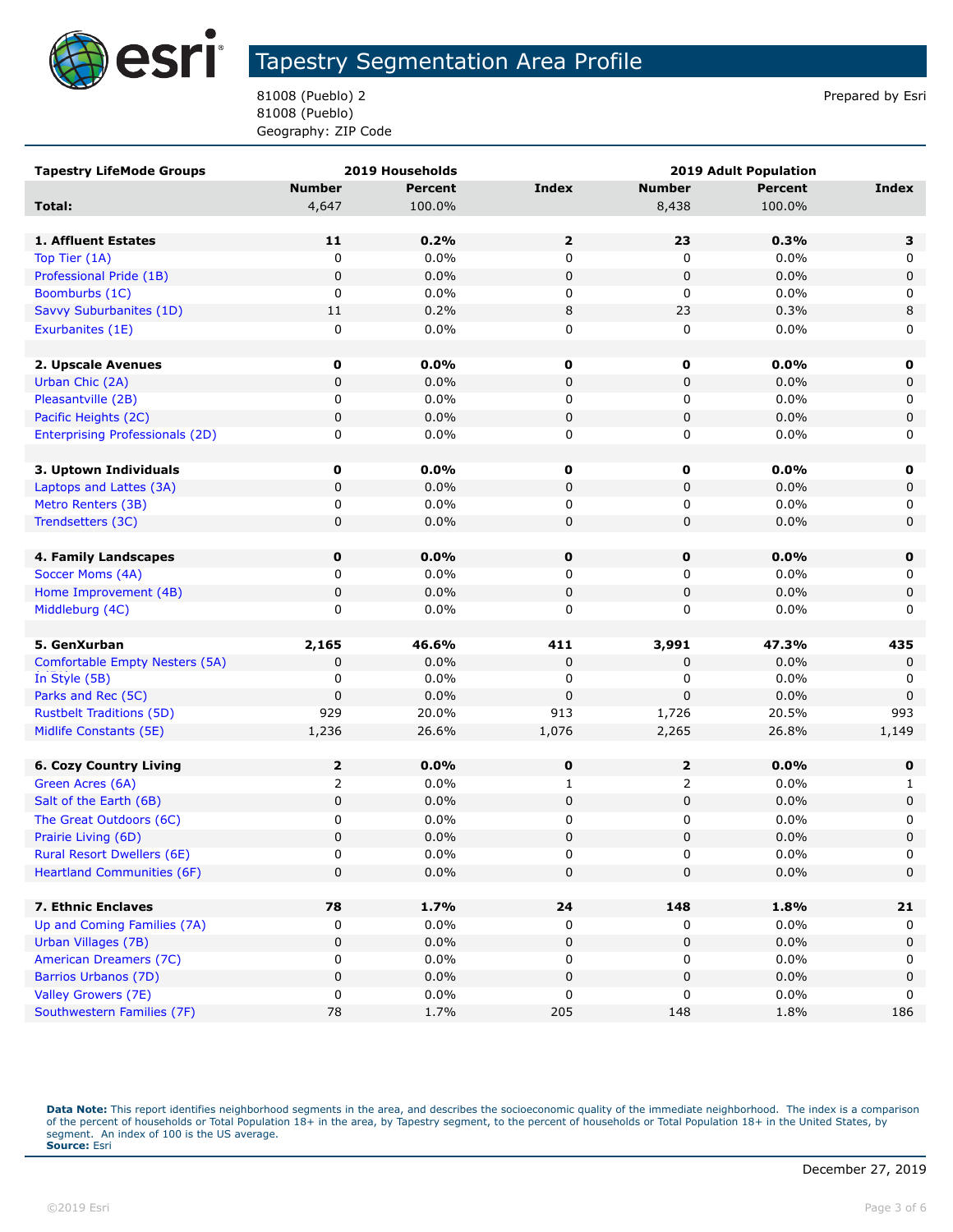

81008 (Pueblo) 2 Prepared by Esri 81008 (Pueblo) Geography: ZIP Code

| <b>Tapestry LifeMode Groups</b>        |               | 2019 Households |              | <b>2019 Adult Population</b> |                |              |
|----------------------------------------|---------------|-----------------|--------------|------------------------------|----------------|--------------|
|                                        | <b>Number</b> | <b>Percent</b>  | <b>Index</b> | <b>Number</b>                | <b>Percent</b> | <b>Index</b> |
| Total:                                 | 4,647         | 100.0%          |              | 8,438                        | 100.0%         |              |
|                                        |               |                 |              |                              |                |              |
| 8. Middle Ground                       | 2,270         | 48.8%           | 450          | 4,061                        | 48.1%          | 477          |
| City Lights (8A)                       | 0             | 0.0%            | 0            | 0                            | 0.0%           | 0            |
| Emerald City (8B)                      | $\pmb{0}$     | 0.0%            | $\Omega$     | $\mathbf 0$                  | 0.0%           | $\Omega$     |
| Bright Young Professionals (8C)        | 1,955         | 42.1%           | 1,870        | 3,706                        | 43.9%          | 2,170        |
| Downtown Melting Pot (8D)              | 0             | 0.0%            | 0            | 0                            | 0.0%           | 0            |
| Front Porches (8E)                     | 0             | 0.0%            | 0            | 0                            | 0.0%           | 0            |
| Old and Newcomers (8F)                 | $\pmb{0}$     | 0.0%            | $\mathbf 0$  | 0                            | 0.0%           | $\mathbf 0$  |
| Hardscrabble Road (8G)                 | 315           | 6.8%            | 564          | 355                          | 4.2%           | 365          |
|                                        |               |                 |              |                              |                |              |
| 9. Senior Styles                       | 11            | 0.2%            | 4            | 20                           | 0.2%           | 5            |
| Silver & Gold (9A)                     | $\pmb{0}$     | 0.0%            | $\mathbf 0$  | 0                            | 0.0%           | 0            |
| Golden Years (9B)                      | 0             | 0.0%            | 0            | 0                            | 0.0%           | 0            |
| The Elders (9C)                        | $\pmb{0}$     | 0.0%            | $\mathbf 0$  | 0                            | 0.0%           | $\mathbf 0$  |
| Senior Escapes (9D)                    | 11            | 0.2%            | 26           | 20                           | 0.2%           | 28           |
| <b>Retirement Communities (9E)</b>     | $\pmb{0}$     | 0.0%            | $\pmb{0}$    | 0                            | 0.0%           | $\mathsf 0$  |
| Social Security Set (9F)               | 0             | 0.0%            | 0            | 0                            | 0.0%           | 0            |
|                                        |               |                 |              |                              |                |              |
| 10. Rustic Outposts                    | 0             | 0.0%            | 0            | 0                            | 0.0%           | 0            |
| Southern Satellites (10A)              | 0             | 0.0%            | $\pmb{0}$    | 0                            | 0.0%           | 0            |
| Rooted Rural (10B)                     | 0             | 0.0%            | 0            | 0                            | $0.0\%$        | 0            |
| Diners & Miners (10C)                  | 0             | 0.0%            | $\pmb{0}$    | 0                            | 0.0%           | $\mathbf 0$  |
| Down the Road (10D)                    | 0             | 0.0%            | 0            | 0                            | 0.0%           | $\mathbf 0$  |
| Rural Bypasses (10E)                   | 0             | 0.0%            | $\mathbf 0$  | 0                            | 0.0%           | $\mathbf 0$  |
|                                        |               |                 |              |                              |                |              |
| 11. Midtown Singles                    | 0             | $0.0\%$         | 0            | $\mathbf 0$                  | 0.0%           | 0            |
| City Strivers (11A)                    | 0             | 0.0%            | 0            | 0                            | 0.0%           | 0            |
| Young and Restless (11B)               | 0             | 0.0%            | $\pmb{0}$    | 0                            | 0.0%           | $\mathsf 0$  |
| Metro Fusion (11C)                     | 0             | 0.0%            | 0            | 0                            | 0.0%           | 0            |
| Set to Impress (11D)                   | 0             | 0.0%            | $\pmb{0}$    | 0                            | 0.0%           | $\mathbf 0$  |
| City Commons (11E)                     | 0             | 0.0%            | 0            | 0                            | 0.0%           | 0            |
|                                        |               |                 |              |                              |                |              |
| 12. Hometown                           | 110           | 2.4%            | 39           | 193                          | 2.3%           | 40           |
| Family Foundations (12A)               | $\pmb{0}$     | 0.0%            | $\mathbf 0$  | 0                            | 0.0%           | $\mathbf 0$  |
| <b>Traditional Living (12B)</b>        | 5             | 0.1%            | 6            | 9                            | 0.1%           | 6            |
| <b>Small Town Simplicity (12C)</b>     | 105           | 2.3%            | 122          | 184                          | 2.2%           | 131          |
| Modest Income Homes (12D)              | $\pmb{0}$     | 0.0%            | 0            | 0                            | 0.0%           | 0            |
|                                        |               |                 |              |                              |                |              |
| 13. Next Wave                          | 0             | $0.0\%$         | 0            | 0                            | 0.0%           | 0            |
| <b>International Marketplace (13A)</b> | 0             | 0.0%            | $\pmb{0}$    | 0                            | 0.0%           | 0            |
| Las Casas (13B)                        | 0             | 0.0%            | 0            | 0                            | 0.0%           | 0            |
| <b>NeWest Residents (13C)</b>          | 0             | 0.0%            | $\pmb{0}$    | 0                            | 0.0%           | $\mathbf 0$  |
| Fresh Ambitions (13D)                  | 0             | 0.0%            | 0            | 0                            | 0.0%           | 0            |
| High Rise Renters (13E)                | $\mathbf 0$   | 0.0%            | 0            | 0                            | 0.0%           | 0            |
|                                        |               |                 |              |                              |                |              |
| <b>14. Scholars and Patriots</b>       | 0             | 0.0%            | $\pmb{0}$    | $\pmb{0}$                    | 0.0%           | $\mathbf 0$  |
| Military Proximity (14A)               | 0             | 0.0%            | 0            | 0                            | $0.0\%$        | 0            |
| College Towns (14B)                    | 0             | 0.0%            | $\pmb{0}$    | 0                            | 0.0%           | $\mathbf 0$  |
| Dorms to Diplomas (14C)                | 0             | 0.0%            | 0            | 0                            | $0.0\%$        | 0            |
|                                        |               |                 |              |                              |                |              |
| Unclassified (15)                      | 0             | 0.0%            | 0            | 0                            | $0.0\%$        | 0            |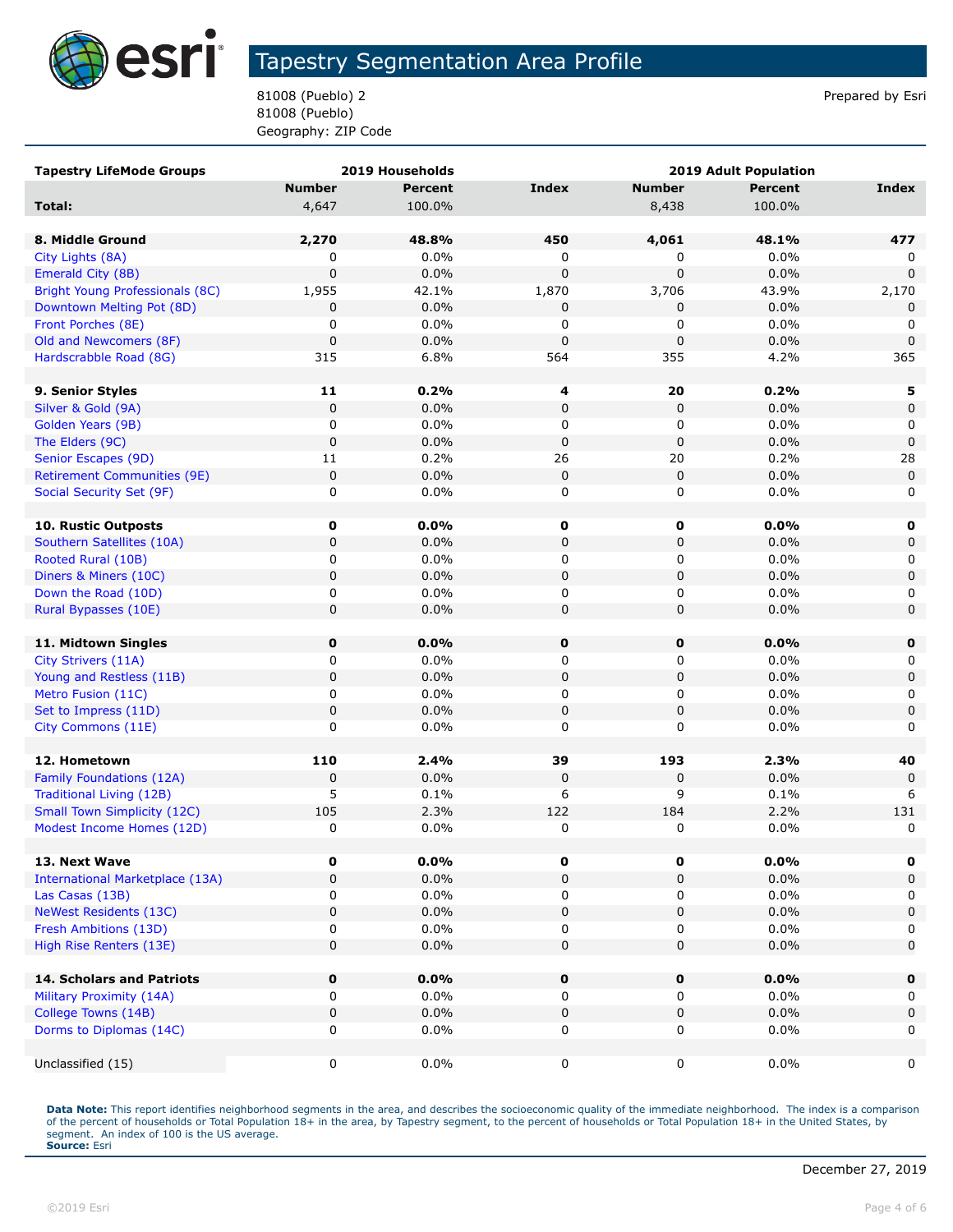

81008 (Pueblo) 2 Prepared by Esri 81008 (Pueblo) Geography: ZIP Code

| <b>Tapestry Urbanization Groups</b>    |                | 2019 Households | 2019 Adult Population |               |                |             |
|----------------------------------------|----------------|-----------------|-----------------------|---------------|----------------|-------------|
|                                        | <b>Number</b>  | <b>Percent</b>  | <b>Index</b>          | <b>Number</b> | <b>Percent</b> | Index       |
| Total:                                 | 4,647          | 100.0%          |                       | 8,438         | 100.0%         |             |
|                                        |                |                 |                       |               |                |             |
| 1. Principal Urban Center              | $\mathbf 0$    | 0.0%            | $\mathbf 0$           | 0             | 0.0%           | $\mathbf 0$ |
| Laptops and Lattes (3A)                | 0              | 0.0%            | 0                     | 0             | 0.0%           | 0           |
| Metro Renters (3B)                     | $\mathbf 0$    | 0.0%            | $\mathbf 0$           | 0             | 0.0%           | $\mathbf 0$ |
| Trendsetters (3C)                      | $\mathbf 0$    | 0.0%            | 0                     | 0             | 0.0%           | $\mathbf 0$ |
| Downtown Melting Pot (8D)              | $\pmb{0}$      | 0.0%            | $\mathbf 0$           | 0             | 0.0%           | $\pmb{0}$   |
| City Strivers (11A)                    | $\mathbf 0$    | 0.0%            | $\mathbf 0$           | 0             | 0.0%           | 0           |
| <b>NeWest Residents (13C)</b>          | $\mathbf 0$    | 0.0%            | $\mathbf 0$           | 0             | 0.0%           | $\mathbf 0$ |
| Fresh Ambitions (13D)                  | 0              | 0.0%            | 0                     | 0             | 0.0%           | 0           |
| High Rise Renters (13E)                | $\pmb{0}$      | 0.0%            | $\pmb{0}$             | 0             | 0.0%           | $\mathbf 0$ |
|                                        |                |                 |                       |               |                |             |
| 2. Urban Periphery                     | 2,962          | 63.7%           | 383                   | 5,580         | 66.1%          | 373         |
| Pacific Heights (2C)                   | 0              | 0.0%            | 0                     | 0             | 0.0%           | 0           |
| <b>Rustbelt Traditions (5D)</b>        | 929            | 20.0%           | 913                   | 1,726         | 20.5%          | 993         |
| Urban Villages (7B)                    | 0              | 0.0%            | 0                     | 0             | 0.0%           | 0           |
| American Dreamers (7C)                 | $\mathbf 0$    | 0.0%            | $\mathbf 0$           | 0             | 0.0%           | $\mathbf 0$ |
| Barrios Urbanos (7D)                   | $\mathbf 0$    | 0.0%            | $\mathbf 0$           | 0             | 0.0%           | $\Omega$    |
| Southwestern Families (7F)             | 78             | 1.7%            | 205                   | 148           | 1.8%           | 186         |
| City Lights (8A)                       | $\mathbf 0$    | 0.0%            | $\mathbf 0$           | 0             | 0.0%           | $\Omega$    |
| <b>Bright Young Professionals (8C)</b> | 1,955          | 42.1%           | 1,870                 | 3,706         | 43.9%          | 2,170       |
| Metro Fusion (11C)                     | 0              | 0.0%            | 0                     | 0             | 0.0%           | 0           |
| <b>Family Foundations (12A)</b>        | $\mathbf 0$    | 0.0%            | $\mathbf 0$           | 0             | 0.0%           | $\mathbf 0$ |
| Modest Income Homes (12D)              | $\mathbf 0$    | 0.0%            | $\mathsf 0$           | $\mathbf 0$   | 0.0%           | 0           |
| <b>International Marketplace (13A)</b> | $\mathbf 0$    | 0.0%            | $\mathbf 0$           | 0             | 0.0%           | $\mathbf 0$ |
| Las Casas (13B)                        | 0              | 0.0%            | 0                     | 0             | 0.0%           | $\mathbf 0$ |
|                                        |                |                 |                       |               |                |             |
| 3. Metro Cities                        | 320            | 6.9%            | 38                    | 364           | 4.3%           | 26          |
| In Style (5B)                          | 0              | 0.0%            | 0                     | 0             | 0.0%           | $\mathbf 0$ |
| Emerald City (8B)                      | 0              | 0.0%            | 0                     | 0             | 0.0%           | 0           |
| Front Porches (8E)                     | $\mathbf 0$    | 0.0%            | $\mathbf 0$           | 0             | 0.0%           | $\mathbf 0$ |
| Old and Newcomers (8F)                 | 0              | 0.0%            | $\mathbf 0$           | 0             | 0.0%           | $\mathbf 0$ |
| Hardscrabble Road (8G)                 | 315            | 6.8%            | 564                   | 355           | 4.2%           | 365         |
| <b>Retirement Communities (9E)</b>     | $\mathbf 0$    | 0.0%            | 0                     | 0             | 0.0%           | 0           |
| Social Security Set (9F)               | $\pmb{0}$      | 0.0%            | $\mathbf 0$           | $\pmb{0}$     | 0.0%           | $\mathbf 0$ |
| Young and Restless (11B)               | 0              | $0.0\%$         | 0                     | 0             | 0.0%           | 0           |
| Set to Impress (11D)                   | $\mathbf 0$    | 0.0%            | $\mathbf 0$           | 0             | 0.0%           | $\mathbf 0$ |
| City Commons (11E)                     | $\pmb{0}$      | $0.0\%$         | $\mathbf 0$           | 0             | 0.0%           | 0           |
| Traditional Living (12B)               | 5              | 0.1%            | $\boldsymbol{6}$      | 9             | 0.1%           | 6           |
| College Towns (14B)                    | $\pmb{0}$      | 0.0%            | 0                     | 0             | 0.0%           | 0           |
| Dorms to Diplomas (14C)                | $\overline{0}$ | 0.0%            | 0                     | $\mathbf 0$   | 0.0%           | $\mathbf 0$ |